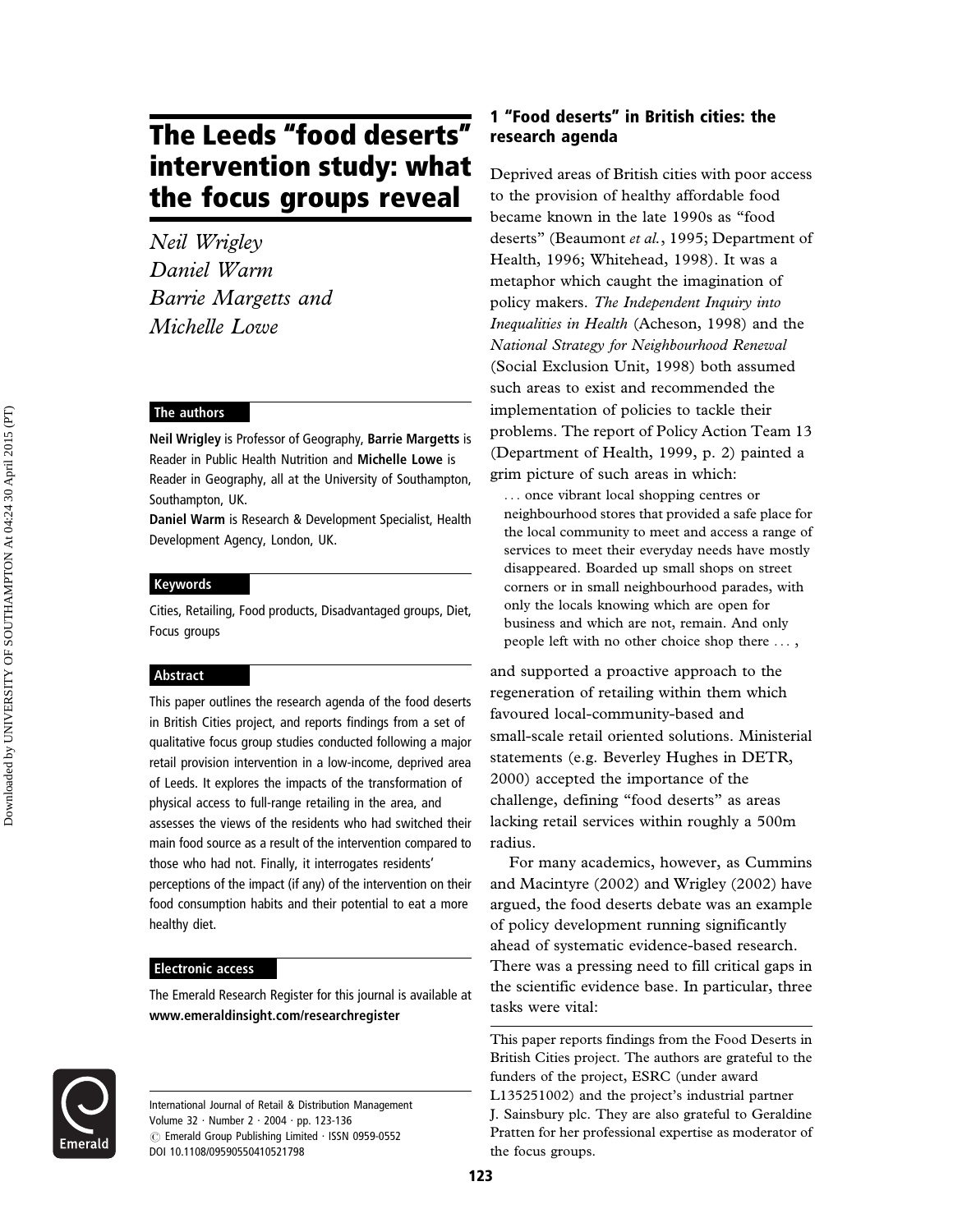- (1) To probe the links assumed to exist in the official reports of the late 1990s between poor food retail access, compromised diets and poor health in deprived urban areas. To what extent was poor access to food retail provision in "food deserts", of itself, a critical barrier to improved diets and, by extension, diet related health?
- (2) To investigate whether "food deserts" could be shown to exist using a range of food retail access measures  $-$  including the 500m criterion favoured by government. And, by considering the evolution of areas of poor food retail access in particular cities, to investigate the extent to which "food deserts" had been created by out-of-town superstore development in the 1980s and 1990s and by the uneven stripping of food retailing out of parts of British cities which accompanied that development.
- (3) To investigate, at the level of the household/individual, the experience of poor food retail access and the nature of what Speak and Graham (2000) refer to as the vicious cycles of compound exclusion faced by those living in a "food desert" – not least the nature of the complex coping mechanisms which the often car-less residents of such areas are forced to employ to budget for and access food.

Fortunately, a number of those gaps in the evidence base are now in the process of being filled. Several cross-disciplinary investigations of food access and food poverty in British cities have been funded by the UK research councils and government departments (see Wrigley, 2002 for details) and are beginning to reveal their results. In particular, the ESRC/Sainsbury Food Deserts in British Cities project involving a team of geographers, public health nutritionists, and city and regional planners from the universities of Southampton, Leeds and Cardiff has made several contributions.

First, via a large-scale study of food retail access and diet in the deprived area of Seacroft, Leeds, the project has provided insight into three significant issues:

(1) The nature of the food consumption patterns typical of people living in "food deserts". In particular, using the fruit and International Journal of Retail & Distribution Management Volume 32 · Number 2 · 2004 · 123-136

vegetable consumption of 1,009 respondents in Seacroft as a measure of a "healthy diet", it has explored the extent to which diets in such areas fall short of Department of Health recommended intakes, and has established the characteristics of those with the poorest diets (Wrigley et al., 2002a). Conversely, it has also explored the characteristics of those residents of Seacroft who, despite facing the same problems of what has been termed "the struggle to eat well on a low income" in British cities (Hitchman et al., 2002), are "diet rich" in the sense of achieving government-recommended dietary targets (Wrigley et al., 2003a). In addition, it has asked what can be learned from the identification of these groups about the likely effectiveness of particular types of policy initiatives in improving diet.

- (2) The impacts on the diets of people living in a "food desert" which might result from a sudden amelioration of their food retail access problems. Using a "before/after" (intervention) study of the diets of 615 respondents, prior to and following, the opening of a large full-range superstore in the centre of Seacroft, it has provided evidence of a positive but modest impact of the retail intervention on diet  $-$  specifically for those groups whose access to full-range food retailing was unambiguously improved by the opening of the new store and who were within walking distance of the store (Wrigley et al., 2003b; Margetts et al., 2003a). The Seacroft intervention study has been viewed as offering the first opportunity in the UK to assess the impact of a retail provision intervention on food consumption patterns in a compoundly deprived previously poor-retail-access community. Significantly it is being followed up and extended in the Department of Health funded research of Petticrew *et al.* (2002) in Glasgow – a study which will also consider the impact of such a retail provision intervention on the self-esteem and general well-being of residents of a similar previously marginalized area.
- (3) The extent of "food insecurity" and "hunger" typical of people living in "food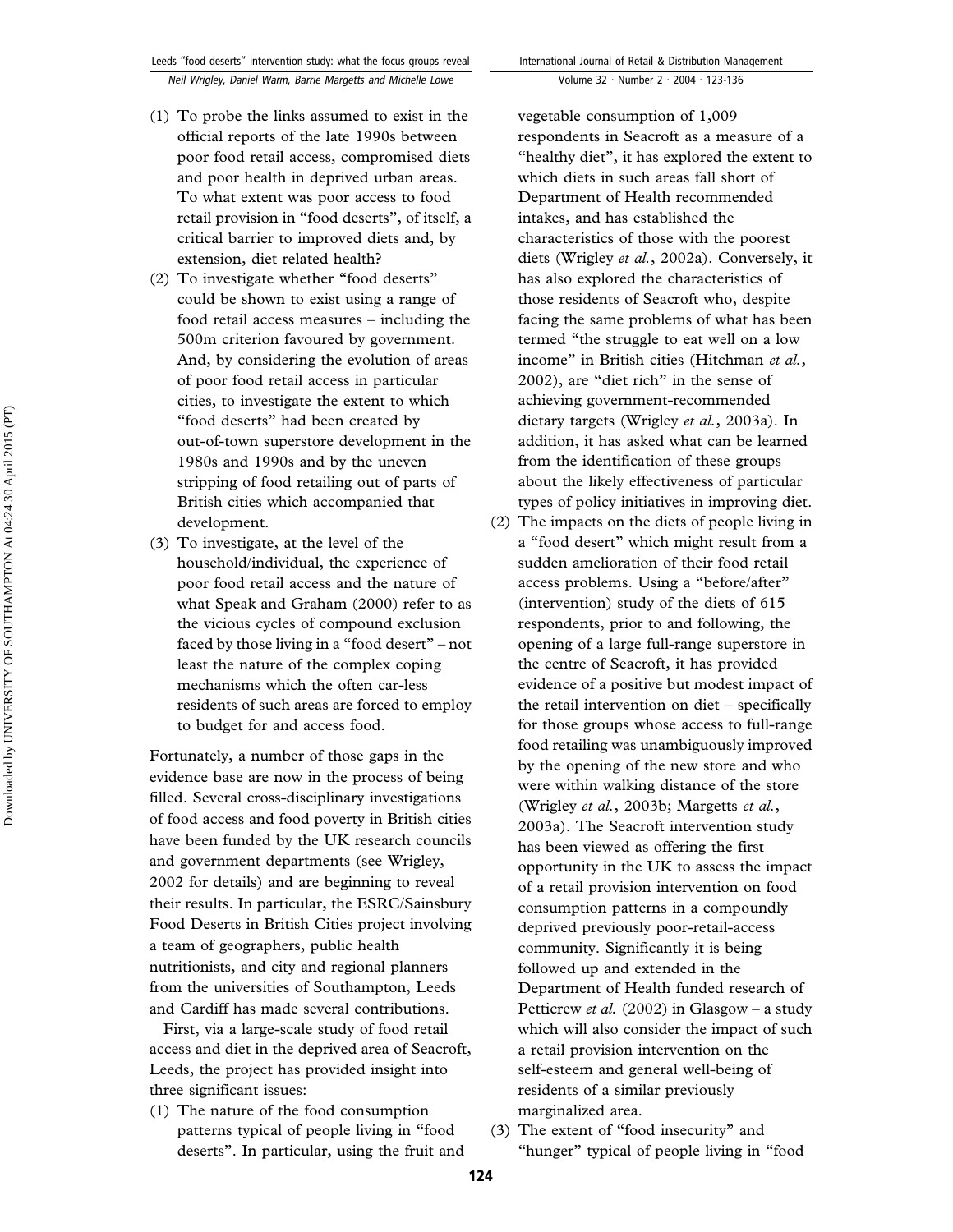Leeds "food deserts" intervention study: what the focus groups reveal

Neil Wrigley, Daniel Warm, Barrie Margetts and Michelle Lowe

deserts". Using a follow-up investigation of the 615 respondents who completed the Seacroft intervention study, and methods tested extensively in the USA, it has provided evidence of considerable household food insecurity in such areas, and a food poverty problem in British cities of a significant and previously unquantified level (Margetts et al., 2003b).

Second, via city-wide studies of contemporary food retail access in Leeds/Bradford and Cardiff, and of changes in retail access over time, the project has provided insight into three issues:

- (1) How to identify "food deserts" (if such areas exist) using a range of indicators of food retail access - in particular a spatial interaction model based "effective delivery" or food retail provision per household measure – which attempt to capture both the absolute and relative nature of underprovision (Clarke et al., 2002).
- (2) The extent to which the development of "food deserts" over the last 20 years can be associated in particular cities with the polarising effects of out-of-town superstore development and the uneven stripping of food retailing out of parts of those cities via closure of smaller food stores and/or the repositioning of provision downwards in range and quality terms relative to the food choice offerings of the superstores (Thomas and Bromley, 1993; Guy, 1996; Wrigley, 1998). Guy et al. (2003) consider this issue in the context of Cardiff. They show that although access to food retail provision has increased in general across the city since the 1980s following the development of a ring of ten large food superstores, this has been accompanied by a polarisation effect. Improvements in access and provision have been greater in higher income areas than lower income areas, and some of the poorest areas of the city have become worse off in terms of access to high quality food retailing following two decades of store building and rationalization.
- (3) Whether the amelioration of a "food desert" via a major retail provision intervention may have adverse consequences for food retail provision in

surrounding areas. That is to say, does that amelioration create, in turn, micro "food deserts" elsewhere in the city? Clarke, Guy and Douglas in a paper yet to be published are considering this issue in the context of the Seacroft intervention, attempting to predict the "deflection" of trade experienced by other food retail outlets in east Leeds as a result of the opening of the new superstore in the Seacroft area.

Third, via qualitative focus group studies in the Seacroft area of Leeds, both prior to and following the retail provision intervention, the project has attempted to "triangulate" some of the findings of the quantitative food-consumption diary and household questionnaire elements of the Leeds "food deserts" study, and to complement other focus group based studies of food poverty problems in the UK reported by Hitchman et al.  $(2002)$ , Robinson et al.  $(2001)$  and others. In particular, Whelan et al. (2002) have explored "life" in the Seacroft area prior to the amelioration of its food retail provision problems – interrogating the food shopping behaviour, food consumption habits, and attitudes towards a healthy diet revealed by focus group participants, and seeking to understand some of the complex coping mechanisms which residents of the area were forced to employ to budget for and access food.

What was revealed by a second wave of focus groups conducted in the Seacroft area following the retail provision intervention (opening of the new superstore) remains to be reported and provides the topic of this paper. It is to this study, appropriately contextualized by the wider agenda of research outlined above, that this paper now turns.

# 2 The post-intervention focus groups: design and conduct

The Seacroft intervention study involved two waves of data collection  $-$  a "before" (pre-intervention) wave in June/July 2000, approximately five months prior to the opening of the new store (Tesco, Seacroft Green), and an "after" (post-intervention) wave in June/July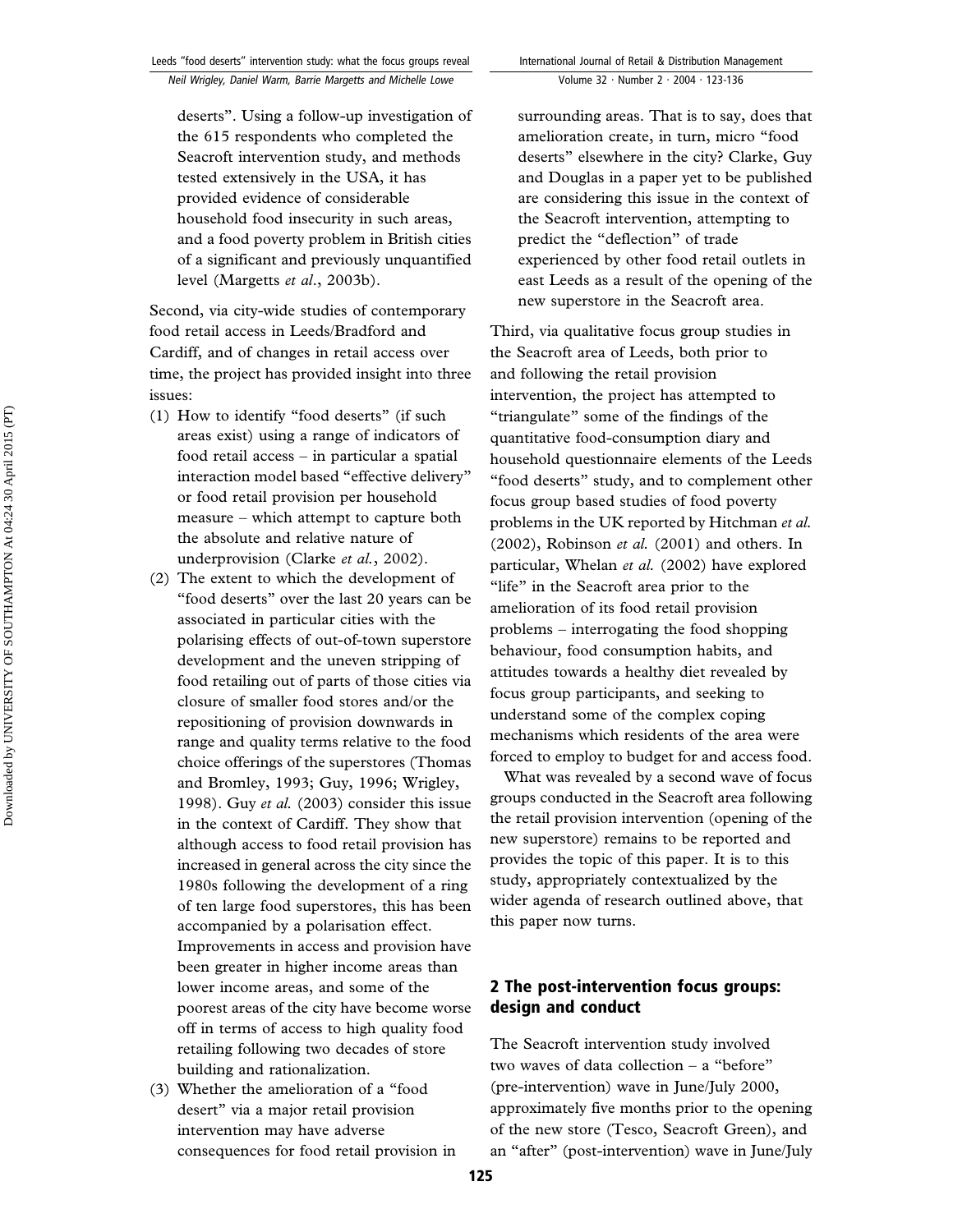2001 seven to eight months beyond the opening of the new store (Wrigley et al., 2003b). In wave one 1,009 respondents completed a seven-day food-consumption diary, supplemented by a wide-ranging household questionnaire exploring issues of:

- household composition;
- welfare benefits and income;
- education and work status;
- disabilities and long-term health problems;
- smoking habits;
- attitudes to healthy eating;
- food-store choice;
- mode of travel to stores;
- car ownership and access; and
- perceived constraints on choice of foods  $\bullet$ bought, etc.

In wave two, 615 (61 per cent) of the original respondents completed a second seven-day food-consumption diary and household questionnaire – intense efforts having been made by the survey design and fieldwork teams to minimize sample attrition between the two waves of the survey.

The post-intervention focus groups took place in September 2002, a little over a year on from the main post-intervention food-diary/household-questionnaire surveys, and one year ten months from the opening of the new store. The post-intervention quantitative surveys and focus groups were spaced in this fashion to permit findings from the quantitative surveys to feed into and guide the design of the focus groups – both in relation to stratification of the groups, and in relation to the selection of topics to be discussed within the groups. It was not the intention in the post-intervention focus group study to replicate the design of the pre-intervention groups reported by Whelan et al. (2002) or to discuss an identical range of topics. Rather, the primary orientation of the post-intervention groups was to explore changes which had accompanied the intervention – specifically the views of Seacroft residents who had switched to using the new store as their main food source as a result of the intervention, compared to those who had not. An additional purpose of the focus groups was to explore some of the changes in travel behaviour which had clearly been observed in

the quantitative data collected in the main intervention study, and to interrogate residents' perceptions of the impact (if any) of the new store on their potential to eat a more healthy diet.

Taking into account findings from the quantitative studies (Wrigley et al., 2002a; 2003a, b; Margetts et al., 2003a) on issues of age and diet, children in the household, the type of store used in the pre-intervention period as the main food shopping source, and travel mode on food shopping trips, a set of eight focus groups (each with a target of eight participants) was designed (Table I). Five of the groups were to be devoted to residents of the area who had switched their main food shopping source in the post-intervention period to the new store. Within these there was to be an age gradient, with groups consisting of those aged 17-34, 35-54 and 55 years and older. Additionally, within the younger group - consistently observed in the quantitative studies to be those with the poorest diets (i.e. those most "at risk" in nutritional terms) – there was to be a three-fold division to take account of and explore constraints associated with the presence of children in the household and transport access/travel mode. Finally, an attempt was to be made to balance the composition of each group based on their previous main food retail source - with a target of 50 per cent of each group being drawn from those who had previously used a full-range major retailer (Asda, Tesco, Sainsbury, Safeway, Morrison) and 50 per cent from those who had previously used a limited-range/budget retailer (Netto, Aldi, Lidl, Kwiksave, Iceland, etc.).

In contrast, three of the focus groups were to be devoted to residents of the area who had not switched in the post-intervention period to the new store, and whose main food source continued to be either a limited-range/discount store (Netto), or the full-range major retailer store (Asda) that was the closest major store for most residents of the area in the pre-intervention period. Additionally, the limited-range/discount store shoppers were to be stratified by age into two groups.

A recruitment questionnaire was developed to screen potential participants in the focus groups to ensure fit to the target profiles outlined in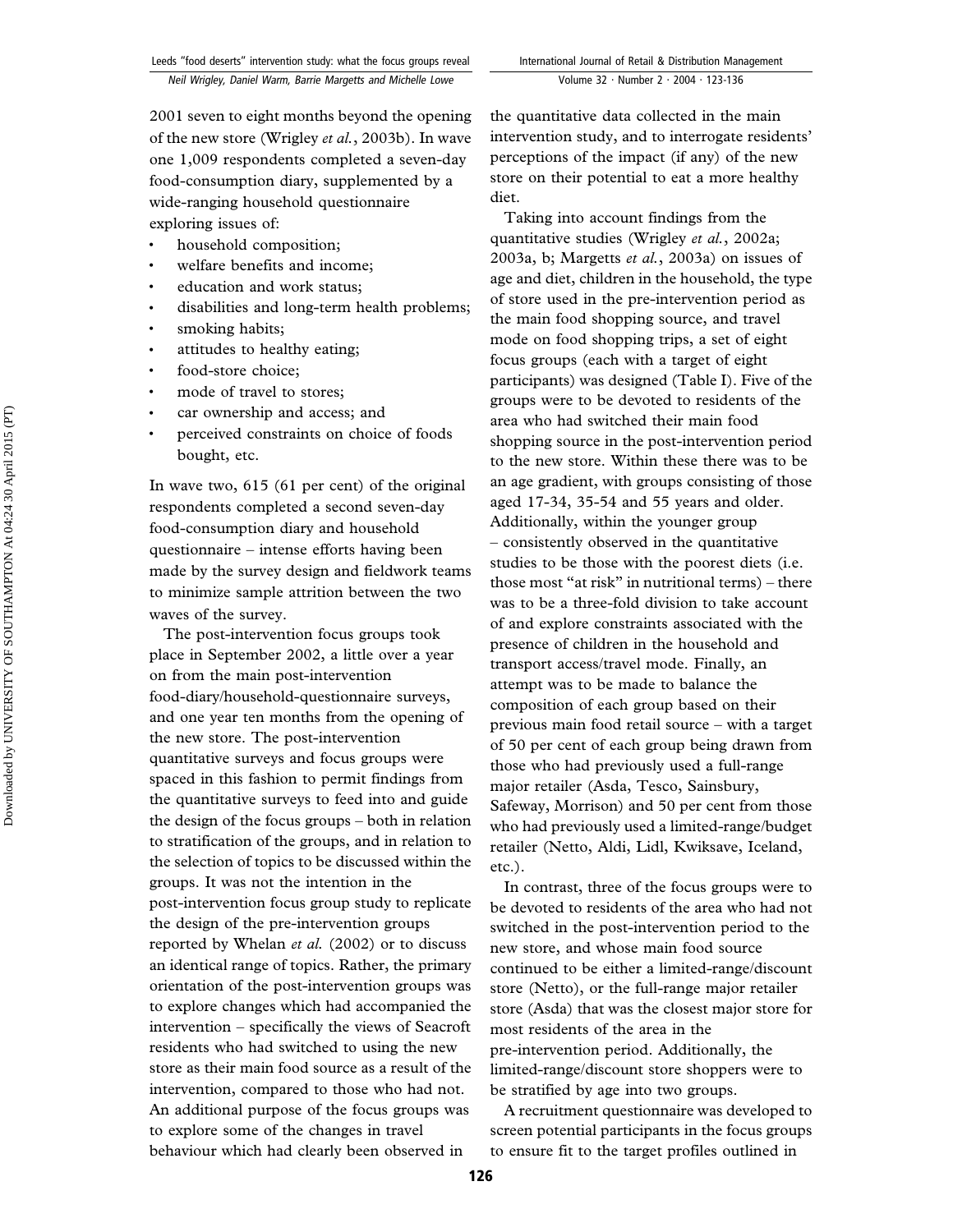Neil Wrigley, Daniel Warm, Barrie Margetts and Michelle Lowe

Table I Focus group characteristics

Volume 32 · Number 2 · 2004 · 123-136

|                          |                      | <b>Target characteristics</b>                                                                                          | Focus group size |          |
|--------------------------|----------------------|------------------------------------------------------------------------------------------------------------------------|------------------|----------|
| Group                    | Age                  | Additional                                                                                                             | Target           | Achieved |
|                          |                      | Groups consisting of "switchers" to intervention store (Tesco, Seacroft Green). Target for each group                  |                  |          |
|                          |                      | 50:50 split between previous main food store full-range retailer and limited-range/budget retailer                     |                  |          |
|                          | 17-34                | Children in household, walk to store                                                                                   | 8                | 4        |
| $\overline{2}$           | 17-34                | Children in household, non-walkers to store                                                                            | 8                | 3        |
| 3                        | 17-34                | No children in household                                                                                               | 8                | 6        |
| 4                        | 35-54                |                                                                                                                        | 8                | 6        |
| 5                        | 55 plus              |                                                                                                                        | 8                |          |
|                          |                      | Groups consisting of "non-switchers" to intervention store                                                             |                  |          |
| 6                        | $17 - 34^a$          | Use limited-range-budget store (Netto) as main source                                                                  | 8                |          |
| $\overline{\phantom{a}}$ | 45 plus <sup>a</sup> | Use limited-range/budget store (Netto) as main source                                                                  | 8                | 9        |
| 8                        | 35-54                | Use full-range major-retailer store (Asda) as main source                                                              | 8                |          |
| plus                     |                      | Note: aln practice, because of recruitment difficulties it became necessary to extend these age ranges to 17-39 and 40 |                  |          |

Table I. Additionally, as in the main quantitative surveys and the National Food Survey, participants were to be selected solely from those primarily responsible for the domestic food arrangements of the household. Recruitment was conducted by experienced fieldworkers in accordance with the Market Research Society (MRS) Code of Conduct outside the relevant stores (Tesco, Asda, Netto) - permission having been obtained from the store operators/managers where applicable. The focus groups, each lasting approximately 75-90 minutes, were conducted at a variety of venues in the vicinity of the intervention store, and each group was moderated by the same highly experienced professional qualitative researcher to MRS standards and codes of conduct. The topics to be discussed and questioning routes to be followed in the case of each group were developed by the Southampton project team with assistance from industry specialists at the project's industrial partner (J. Sainsbury plc), and are available on request from the principal author. Each session was audio taped with consent from the participants, and was transcribed and analysed by the moderator using the standard content analysis approach to identify and categorise key themes (Hennik and Diamond, 1999). Participants were given a small monetary incentive to attend the focus groups.

A total of 49 individuals participated in the focus groups (Table I). Turnout amongst those recruited was satisfactory (77 per cent of the

target) with the exception of groups 1 and 2 (younger switchers) where nine individuals had been recruited for each group but only 4 and 3 respectively attended despite "reminder" telephone calls and letters. These younger groups were those shown by the quantitative surveys to be the most "at risk" in nutritional terms and had consistently caused similar "non-response" problems elsewhere in the study. Fortunately, in anticipation of potential non-response problems amongst younger participants, the focus group design (Table I) had incorporated three groups (*i.e.* an over-sampling) within this critical age group. The result was that 50 per cent  $(13 \text{ out of } 26)$ participants who were "switchers" to the intervention store were in fact drawn from the important 17-34 age group.

The socio-economic profile of the focus group participants is summarised in Table II. It can be seen that the focus groups were predominantly composed of social group D/E residents of Seacroft who were local authority renters; a majority being drawn from

Table II Indicators of the socio-economic profiles of the focus group participants

|                |    |                         | Children in |           |     |
|----------------|----|-------------------------|-------------|-----------|-----|
| Social group   |    | No. Housing tenure      | No.         | household | No. |
| A/B            |    | 2 Rent: local authority | 38          | U         | 19  |
| C <sub>1</sub> | 10 | Rent: private           |             |           | 14  |
| C <sub>2</sub> |    | Owner occupier          | 10          | 2         | 10  |
| D/E            | 30 |                         |             | 3+        | 6   |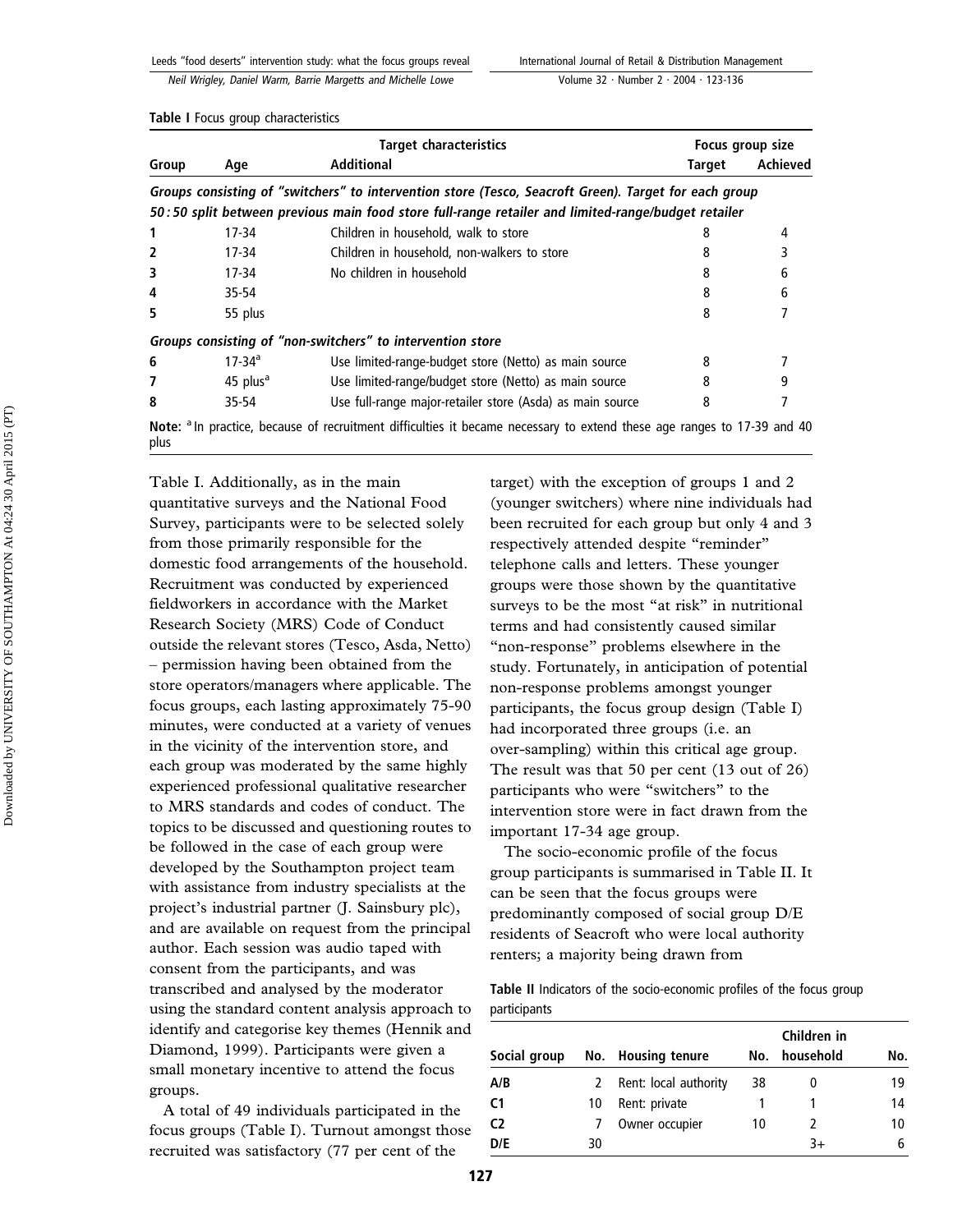households with children under 16 in the home. The higher proportion of C1 participants than might be expected results from the assignment of "students" to this social group, whilst the A/B participants were drawn from a small area of private housing on the edge of Seacroft.

# 3 What the post-intervention focus groups reveal

## 3.1 Switching to the intervention store and its consequences

In the main quantitative post-intervention survey, 45 per cent of respondents were found to have switched their "main" food retail source to the new store. This was accompanied (Table III) by substantial shifts in travel behaviour – with the average distance travelled to their main food store amongst those who had switched falling from 2.25km in the pre-intervention period to 0.98km in the post-intervention period, and an approximate threefold increase in walking as the mode of travel (Wrigley et al., 2003b). Walking trips to the main food store increased from 12.3 per cent to 30.8 per cent, and from the store from 6.5 per cent to 22.8 per cent, whilst the use of  $taxis - a critical coping mechanism in the$ pre-intervention period by residents of this deprived poor-retail-access area - declined substantially. Overwhelmingly, the reasons main survey respondents suggested for switching to new store concerned accessibility ["easy to get to" (79 per cent), "near to home" (67 per cent)], and convenience ["all under one roof" (58 per cent) and the store's late opening hours (43 per cent)].

What insights into these statistics were the focus groups able to offer? Overall the reasons given for switching to the new store by focus group participants confirmed what had been reported in the main household questionnaire. The majority had switched to the store purely for reasons of accessibility and convenience, and there was a strong sense of the potential saving of money and time that entailed compared to accessing their previous main food store:

You can save yourself  $f(10)$  in taxi fares or  $f(3)$  in bus fares (Switcher, 17-34, children, walk to store),

and/or compared to being forced (as in the pre-intervention period) to make top-up purchases at the small number of local food stores operating in the area:

The local shops charge a ridiculous amount for the basics so it's actually cheaper to go to Tesco and get your bread and milk (Switcher, 17-34, children, non-walker to store).

The consequence was not only, as suggested by figures on travel behaviour from the main survey, that walking for food shopping became a viable option for many in the area, but also that the frequency of food shopping trips were perceived to have increased significantly. Indeed, the majority of "switchers" reported shopping at the new store three or four times per week and a substantial minority were visiting daily:

I don't do a bulk shop like I used to do, I just get things as I need them (Switcher, 35-54). I treat it like my corner shop (Switcher, 55+).

Table III Transport mode (per cent split) revealed by main intervention study. Respondents ( $n = 276$ ) who switched to the new store as their main food purchasing source in the post-intervention period

|                                                                                                                                             |          | <b>Pre-intervention</b> | <b>Post-intervention</b> |            |  |
|---------------------------------------------------------------------------------------------------------------------------------------------|----------|-------------------------|--------------------------|------------|--|
| Travel mode                                                                                                                                 | To store | From store              | To store                 | From store |  |
| Walk                                                                                                                                        | 12.3     | 6.5                     | 30.8                     | 22.8       |  |
| Own car                                                                                                                                     | 47.5     | 47.5                    | 43.8                     | 44.2       |  |
| Other's car <sup>a</sup>                                                                                                                    | 8.3      | 9.1                     | 5.8                      | 5.4        |  |
| Taxi                                                                                                                                        | 7.6      | 18.5                    | 1.8                      | 11.6       |  |
| <b>Bus (standard)</b>                                                                                                                       | 20.3     | 15.6                    | 17.0                     | 15.2       |  |
| Bus (free shuttle) <sup>b</sup>                                                                                                             | 1.8      | 2.2                     | 0.7                      | 0.7        |  |
| <b>Missing observations</b>                                                                                                                 | 2.2      | 0.4                     |                          |            |  |
| Notes: <sup>a</sup> Shared use (i.e. "lift") in friend's/neighbour's car; <sup>b</sup> Designated bus serving a major retailer's store only |          |                         |                          |            |  |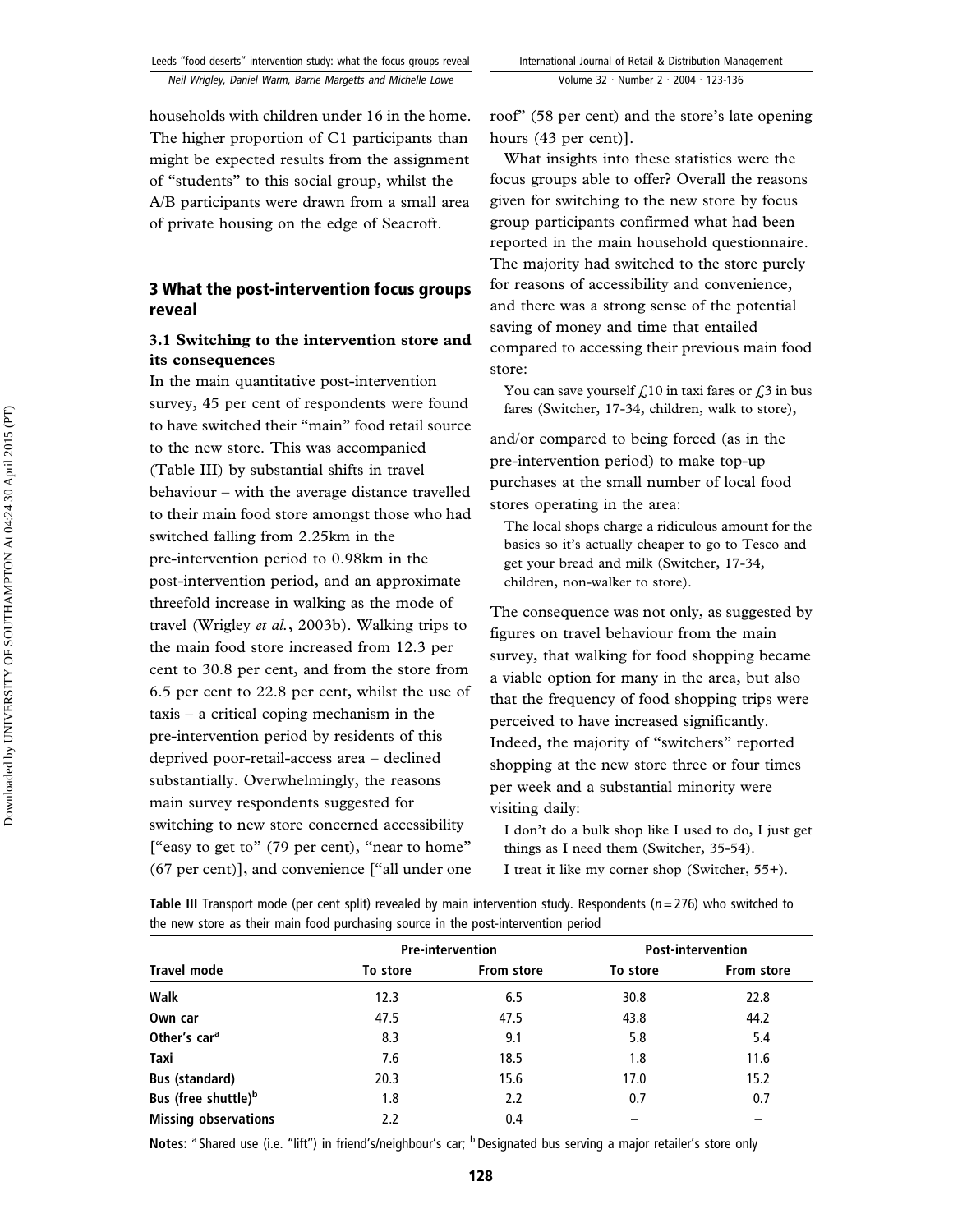For a minority that increased frequency was a means of killing time in an otherwise mundane existence:

It's time-wasting for me. I'll have a look round and half the day might be gone (Switcher, 17-34, children, walk to store).

End up staying there longer "cause I've nothing else to do (Switcher, 17-34, no children).

However, for others, increased frequency was highly purposeful and associated with the search for the "bargain" – both the reduced prices offered at a particular time of day on food which had reached its "sell-by" date or, the temporarily more random, reductions in the non-food section of the store (e.g. the mountain bikes reduced from  $f<sub>1</sub>199$  to  $f<sub>2</sub>20$  or vacuum cleaners for  $f<sub>10</sub>$  which had become something of a local legend). Indeed, for some of the focus group participants the thought that they might miss a bargain was quite distressing:

If I don't go and have a look my life might be over! (Switcher, 35-54).

Together with the stress a majority of "switchers" placed on the importance of "buy one get one free" offers at the new store, this evokes clear overtones of what Miller in A Theory of Shopping (1998) and The Dialectics of *Shopping* (2001) describes as "moral shopping" - "almost entirely defined by the act of thrift and saving money" (Miller, 2001, p. 134).

### 3.2 Temptation

The same sense of food shopping for many participants in the focus groups being defined in terms of "a practice that consists of the dutiful attempt to save money on behalf of the household at large" (Miller, 2001, p. 134) - a "moral activity" which then conversely legitimates the "treat" - pervaded discussion of the temptation to overspend meagre household budgets which accompanied the sudden availability of a full-range store in the centre of Seacroft. Many participants reported making a determined effort not to stray into what they regarded as the "luxury aisles" of the new store in an attempt to stick to their budget and not to overspend:

Cause temptation isn't there to think oh, I'll have something else instead of that (Switcher, 17-34, children, walk to store).

Indeed, the threat posed by the new full-range store to tempt the low-income shopper away from their usual pattern of food purchasing and to overspend/waste money (an issue raised by Barrett (1997) and others in the public health nutrition literature) featured strongly in most of the focus groups:

If you've got a limited income Tesco is no good, "cause there's too much range (Switcher, 35-44). I never used to look at owt else except what I came in to buy (Switcher, 17-34, children, walk to store).

I don't just get a loaf of bread, I come back with half the store (Switcher, 17-34, children, walk to store).

What hits you as soon as you walk in there? Toys, magazines, you've got the pressure if you're with a child, they don't understand  $-$  you're constantly making excuses (Switcher, 35-44).

With limited-range/budget stores such as Netto being seen as much "safer" in terms of the temptation to overspend:

Makes sure you don't spend nowt else (Non-switcher, Netto, 17-39).

However, as Miller suggests, dutiful and disciplined attempts to resist the threat posed by the temptations of the full-range superstore legitimated for many focus group participants the "treat":

Stick to the list, get home, put it away, then I've got  $f$ , 5 extra this week, let's go and that's when we get the "treats" [multi-pack chocolate bars, comics, etc.], or let's get a pizza or fish and chips (Switcher, 35-54).

In that context, the threat posed by the new store was then re-interpreted by many focus group participants as the "promise":

My kids' idea of a treat if I've got money at the end of the week is a take-away up at Tesco's (Switcher,  $35 - 54$ ).

If there's something I can't get at Netto or if I've got a bit of extra money and I want to treat myself [I will go to the new Tesco] (Non-switcher, Netto,  $40+$ ).

### 3.3 Alienation and betrayal

A strong case has been made by the major UK retailers concerning the regenerative potential of large urban renewal stores such as that in Seacroft (see Wrigley et al., 2002b for a review of the arguments). Regeneration partnerships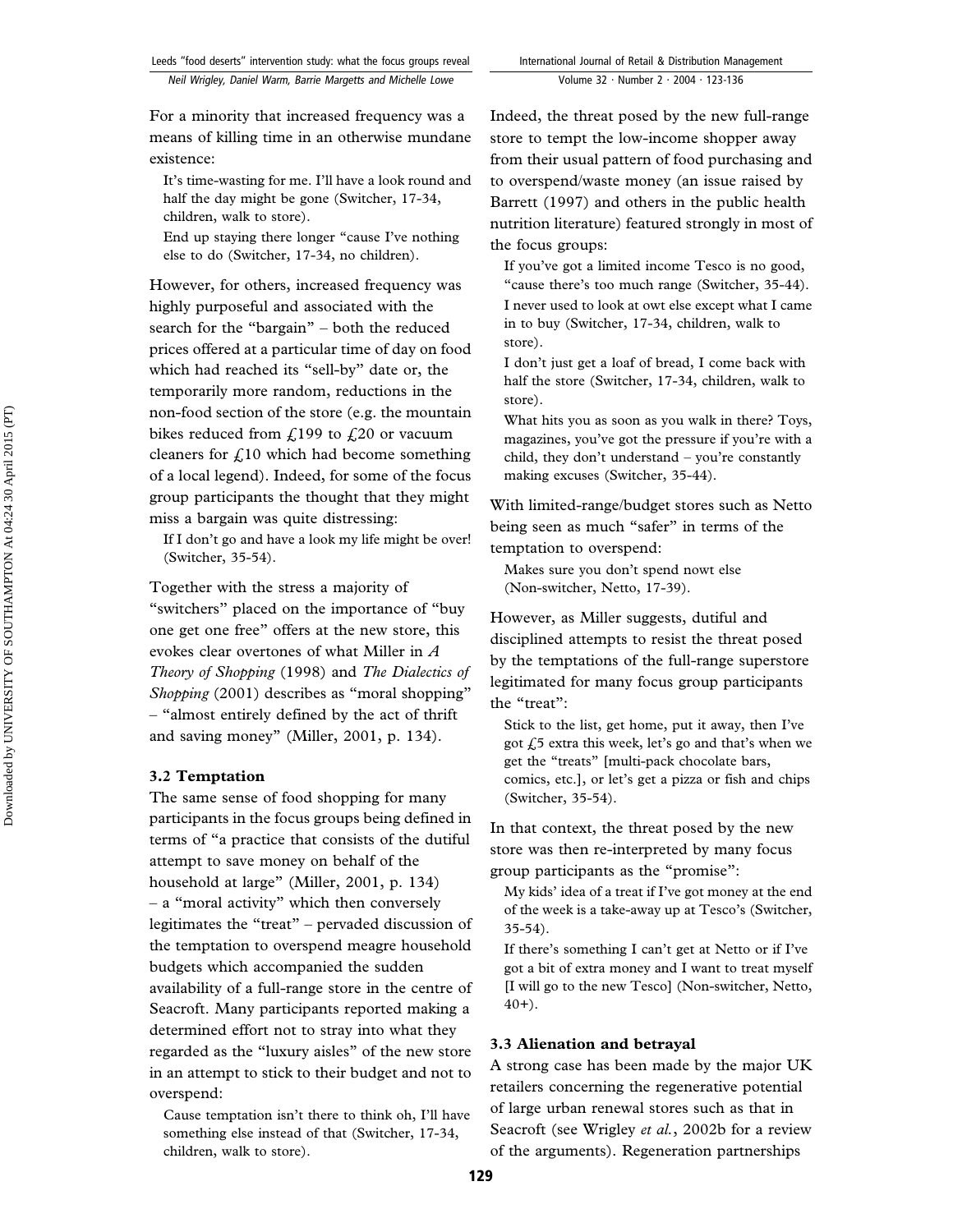#### Leeds "food deserts" intervention study: what the focus groups reveal Neil Wrigley, Daniel Warm, Barrie Margetts and Michelle Lowe

such as that in Seacroft, which involved Tesco, Leeds City Council, the property developers Asda St James, the employment services agency, the shop workers' union USDAW, and the East Leeds Family Learning Centre have linked new store development to programmes of skills training and to employment recruitment favouring the local community, particularly the long-term unemployed. On this basis, the major retailers have emphasized their contribution to the tackling of social exclusion. In particular, they have stressed the special contribution which large scale reputable employers such as themselves could offer in areas of long-term unemployment and low standards of motivation and skills amongst the workforce, and the wider benefits to the self-esteem of residents of the area which flow directly from such skills training and employment, and indirectly from the changed perceptions brought about by commercial investment in previously marginalized areas (see Tesco plc, 2003 for a clear statement of this position). The research of Petticrew, Cummins and Sparks in Glasgow is currently investigating the latter issues of self-esteem and general well-being of residents following a retail provision intervention similar to that in Seacroft. Nevertheless, the Seacroft post-intervention focus groups brought to light several issues worthy of report which relate to issues of self-esteem and, conversely, alienation engendered by the new store.

On the one hand, there were clearly benefits to self-esteem from the new store (and the new Seacroft Centre of which it formed the core) perceived by many focus group participants:

The whole place [the old Seacroft Centre] was dismal, cold, dirty, freezing even in summer, everyone just looked so miserable ... It was horrible, I used to be ashamed to say I lived near the centre (Switcher, 35-54).

In addition, there were benefits related to ease and cost of access and convenience in an area where food retail provision in the preintervention period had been poor, and where small local shops were expensive, inadequate and presented a perceived crime risk in terms of shopping out of daylight hours:

You need a bravery award to go down there on a night (Switcher, 35-54, referring to the Co-op "village store" in the centre of Seacroft).

Nevertheless, on the other hand, a store of the size of the new Seacroft superstore was clearly not designed to be supported solely on the basis of trade drawn from the local (low-income) area. As a result, focus group participants perceived it to be targeted at more affluent "outsiders":

Seacroft Centre was created for upmarket people (Non-switcher, Netto, 40+).

There are people from all over Leeds (Switcher, 17-34, children, non-walker to store). More outsiders (Switcher, 55+).

Participants on the most limited incomes spoke about feeling intimidated by these "outsider" shoppers at the store:

You see people with a full basket of shopping and you think that must be a hundred quid. I could never spend that much (Non-switcher, Netto,  $40+$ ).

In addition, a surprising degree of resentment emerged amongst focus group participants about the form the new Seacroft Centre had actually taken. Many (particularly "non-switchers" to the new store) felt betrayed by the local authority and the retail developer in relation to how the public consultation exercise had fed into the design of the new centre:

We were promised it'd be like the Arndale [shopping centre] at Cross Gates but it's not a bit like that ... It doesn't even look like a shopping centre".

They were supposed to do a big market research thing and nothing that they've said has gone into it ... Not one shop has been done as they said it'd be done ... They promised a fish & chip shop (Non-switcher, Netto, 17-39).

It looks like a Tesco superstore with a few shops added (Non-switcher, Netto, 17-39).

There were complaints about the loss of community spirit that was perceived to have existed in the old centre:

Although it was grimy it was local and it had everything you wanted, it was very much a community based thing (Switcher, 17-34, children, non-walker to store).

In addition, particular annoyance was expressed at the non-incorporation into the new Seacroft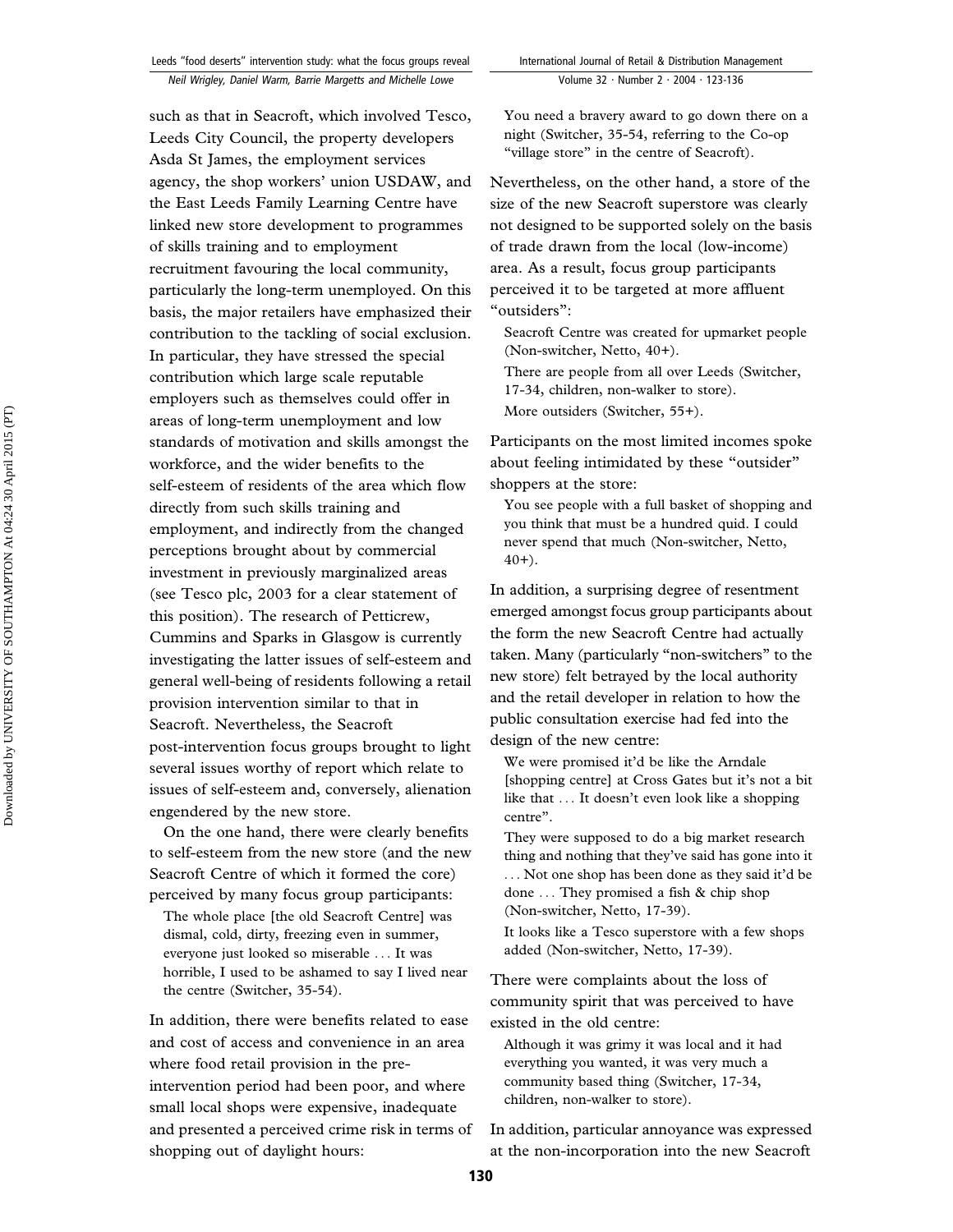Centre of the small market which had taken place on Friday and Saturday in the old centre, the downgraded accommodation and services of the Post Office:

The Post Office is just like a caravan and it's permanent (Non-switcher, Netto, 17-39),

and the poor quality and expense of the in-store restaurant in the new superstore which was perceived to provide a poor substitute for the meeting place previously offered by cafés in the old centre. Finally younger participants resented what they regarded as oppressive levels of surveillance, differentially directed at local residents of their age with little money to spend, by the security staff in the privatised space of the new store:

I used to be always walking up there [to the old centre], you'd meet your mates. You could spend the whole day there, now you feel you have to move on (Non-switcher, Netto, 17-39). [I always feel] what if they're watching me (Switcher, 17-34, children, walk to store).

#### 3.4 Non-switching to the intervention store

In the main quantitative post-intervention survey, the reasons respondents suggested for not switching to the new store related to concerns about the relative "expensiveness" of food shopping at the new store (28 per cent), the store's large size and layout (21 per cent), plus satisfaction with their existing routine (25)  $per cent$ ) – a likely proxy for many for relative accessibility/convenience of their existing main food source. Once again, the "non-switching" focus group participants confirmed what had been reported in the main household questionnaire:

Pricing and convenience  $-$  Netto is just up the road and it's cheap (Non-switcher, Netto, 17-39).

However, the relative strength of these issues varied in important ways between those who used a limited-range/budget store (Netto) as their main food source in the pre-intervention period, and those who used another full-range major-retailer store (Asda) in preference to the similar offer available at the new store.

For both groups of "non-switchers", thrift and saving money were important. And, in that context, the new store was perceived to be expensive:

I've nothing positive to say [about the new store], the prices are horrendous (Non-switcher, Netto,  $17-39$ ).

Asda has low prices all of the time (Non-switcher, Asda, 35-54).

However, these issues were clearly far more important for those whose main food source was the budget store Netto, who clearly perceived themselves as trading off limited food choice (in the sense of range) for price:

It's for people who don't have a lot of money. More down to earth, what you see is what you get (Non-switcher, Netto, 17-39).

A view shared by "switchers" to the new store who would trade down to the budget store when money was tight:

If you're on a short wage, you go to Netto (Switcher, 17-34, no children).

You can get a full trolley in Netto for  $\text{\textsterling}30$  but if you fill up in Tesco's you pay £100 Switcher, 17-34, children, walk to store).

The issue of food "quality" was rarely mentioned. Indeed many of the budget store shoppers professed to believe that there was very little difference in quality despite significant price differences:

Chicken fillets  $f<sub>1</sub>4.99$  at Tesco, but  $f<sub>1</sub>2.00$  Netto, they're all the same aren't they? (Non-switcher, Netto,  $40+$ ).

This was despite the peer-group sensitivities of their children who were embarrassed by symbols of the fact that their mothers shopped at discount stores:

I'm not taking that bag to school [a Netto plastic carrier bag], they'll think you're shopping at second-hand food stores (Non-switcher, Asda, 35-54, referring to her children's views of the discount stores).

Sensitivities which, interestingly, appeared to have little effect on focus group participants' determination to continue using the discount stores.

As noted above, what was far more important for the discount store shoppers was the ability to avoid the temptation to overspend associated with the new superstore:

There's just so much to choose from [in the new store] whereas places like Netto you go in and there's the basics and you get the basics (Non-switcher, Netto, 40+).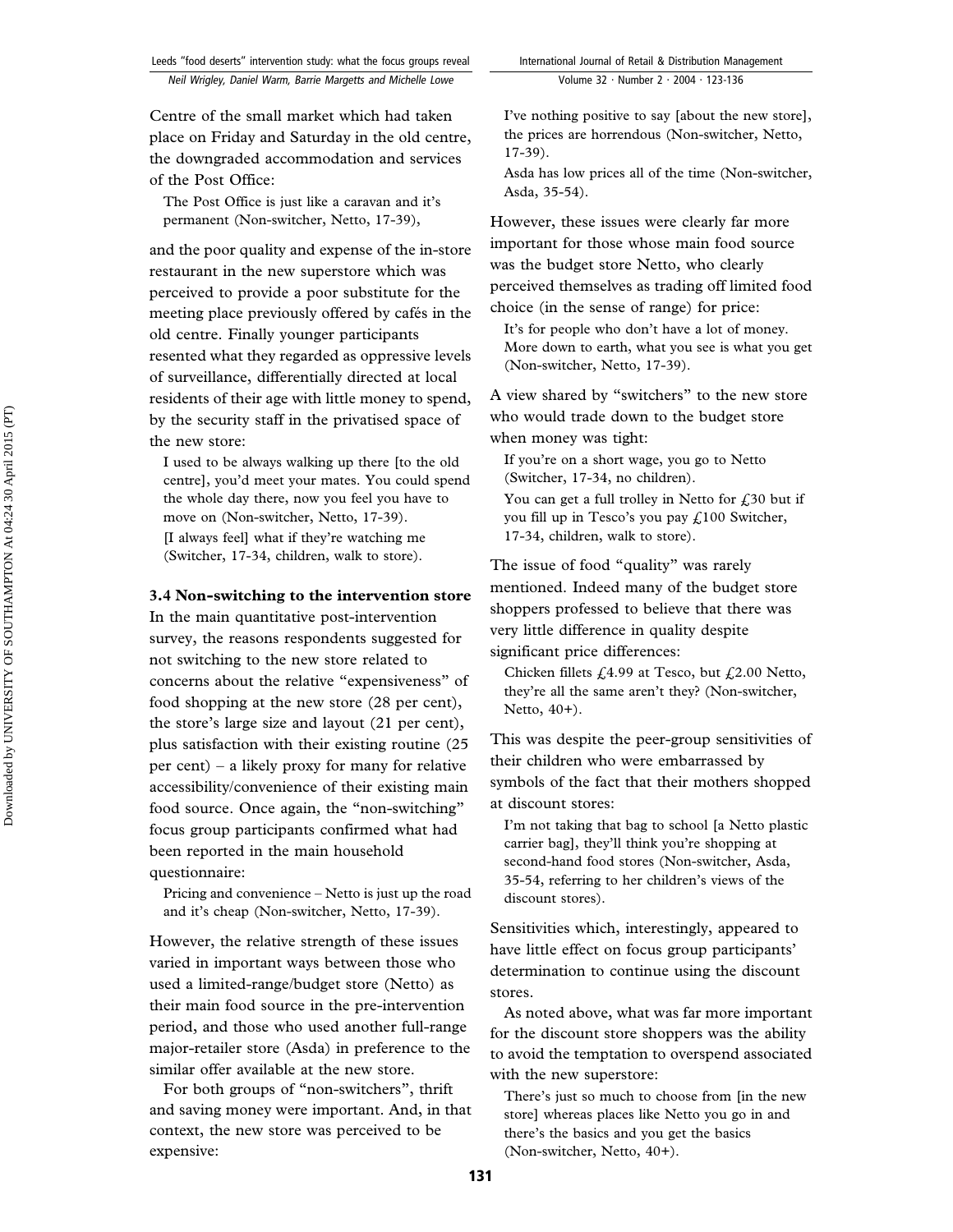And, closely linked to that, was the importance they attached to the fact that the layout of the discount store rarely changed:

With Netto you know exactly where everything is when you go in (Non-switcher, Netto, 17-39).

In contrast the layout of the new store was perceived to change often, in the process exposing the low-income shopper to unacceptable risk of "wandering round, picking up extra stuff" as the focus group participants put it  $-$  that is to say, to the temptation to overspend:

It's too big. I can't find things, they're swapping and changing things all the time (Non-switcher, Netto,  $40+$ ).

In contrast, what was far more important for the non-switchers who preferred the offer of a competing full-range major retailer store (Asda) rather than the new store, and who were slightly more affluent on average than the discount store "non-switchers", was the atmosphere and perceived friendliness of the store:

It's got no atmosphere [referring to the new store], you walk into Asda and you feel the atmosphere (Non-switcher, Asda, 35-54).

It's a big barn [referring to the new store], its such a cold place I don't like it . . . The staff don't know where anything is (Non-switcher, Asda, 35-54).

In addition, particularly for younger respondents (both "non-switchers" and "switchers" alike), the competing full-range store was perceived to have a much better range of take-away meals – an issue we will return to below in the context of focus group participants' perceptions of the impact (if any) of the new store on their potential to eat a more healthy diet.

### 3.5 Healthy eating and perceptions of the impact of the intervention store

Based on its intensive coverage of food consumption patterns in Seacroft, the main intervention study (with its large samples of 1,009 and 615 respondents in waves 1 and 2) had been able to offer important findings regarding: the extent to which diets in the pre-intervention "food desert" fell short of government recommended targets, and the characteristics of those with the poorest, and in relative terms, better diets in the area. It had

also been able to offer evidence of a positive but modest impact of the retail intervention on diet - particularly among those whose access to full-range food retailing was unambiguously improved by the opening of the new store and who were within walking distance of the store. What insight into these findings was exploration of issues of food consumption and "healthy eating" with the focus groups able to add?

Many of the participants (particularly the middle aged and older) were aware of what constituted a "healthy diet". Terms often used centred on having a varied diet, eating fresh foods rather than convenience foods, eating more fruit and vegetables, and trying to use healthier methods of cooking (such as grilling rather than frying):

Try to level out your diet in a more sensible way, less quick and easy food and more veg and more fruit (Switcher, 35-54).

However a minority took objection to having information about healthy eating thrust upon them<sup>.</sup>

Don't need it to be shoved in my face, if you want to eat healthily, you know what is and what isn't (Non-switcher, Netto, 40+).

In addition, confirming what had been found in the main quantitative food consumption survey, negative attitudes towards "healthy eating" and anecdotal evidence of poor diets, were consistently expressed by the younger (17-34)

participants:

Unhealthy eating is a fashion (Switcher, 17-34, no children).

I don't do healthy eating. I just eat what's there, when I was pregnant I went to McDonald's regularly and got two Big Macs (Switcher, 17-34, children, walk to store).

There's no bad food, it's just the time when you eat it (Non-switcher, Netto, 17-39).

It was evident that in many households (particularly with mothers in the younger age group), that children had a major effect on the type of food being consumed. Children refusing to eat a varied diet and existing on pizza, burgers and chips:

... meatballs, pizza and hot-dogs were all he would eat (Non-switcher, Netto, 17-39).

In low-income households in which (often because of part-time shift-based work) it was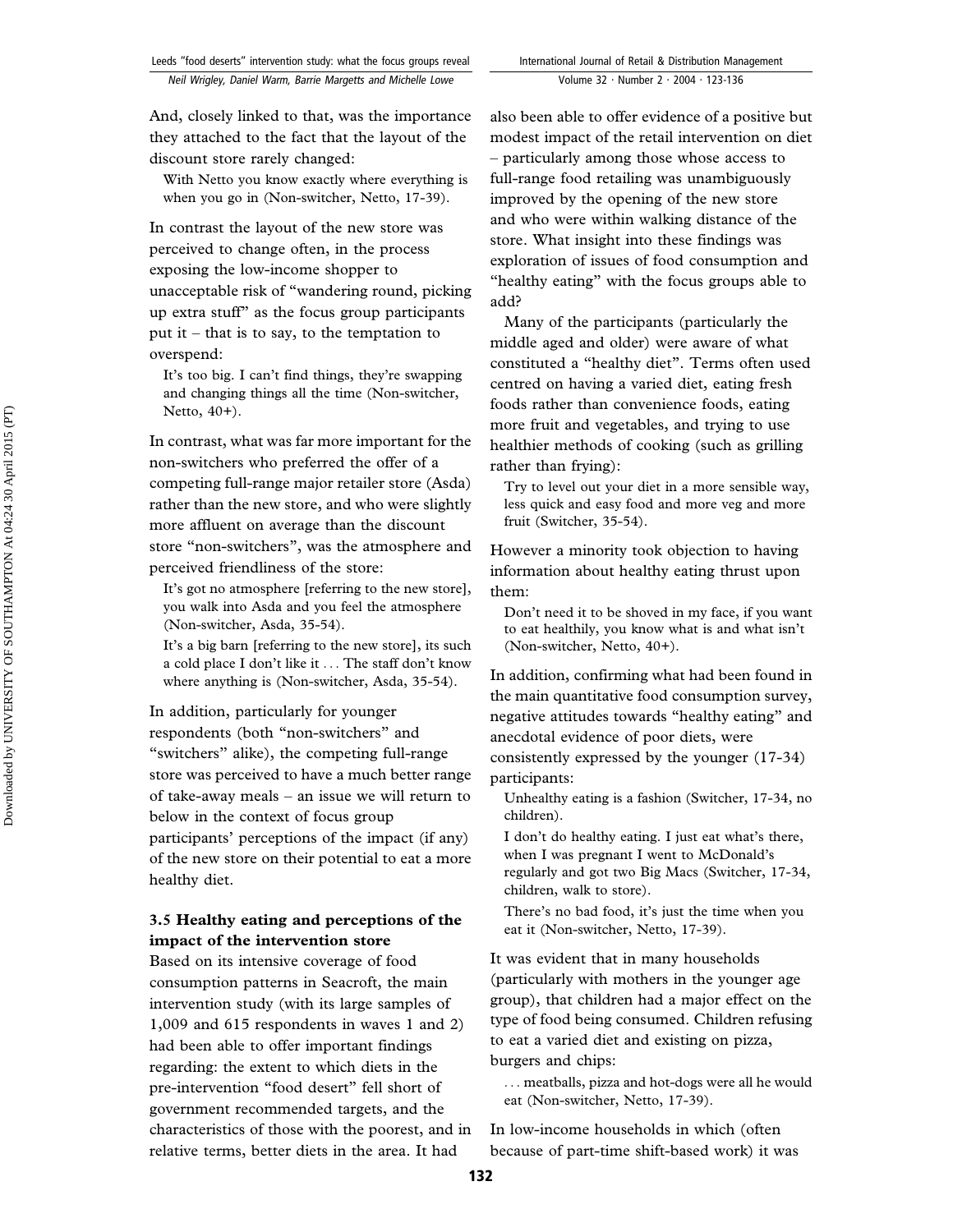highly unusual for everyone to sit down together and eat a "family meal", resulted in mothers taking the line of least resistance and adopting similar dietary patterns:

I just do what the kids want and its mostly chips and stuff (Non-switcher, Netto, 17-39).

In consequence, a considerable consumption of microwave meals was widely reported by the focus groups:

Slug it out of the freezer, into the microwave and two minutes and it's done (Switcher, 17-39).

With respect to budgetary priorities, food shopping was viewed by a majority of focus group participants as a lower priority than paying housing and utility bills. Reinforcing findings on "food insecurity" (Margetts et al., 2003b) obtained from the quantitative surveys, most mothers in the focus groups maintained that they would (and frequently had) cut down on their own food intake rather than affect their children:

I'd go without rather than see them go without (Non-switcher, Asda, 17-39).

In addition, among the considerable number of heavy smokers in the focus groups, many also admitted that they often sacrificed their own food consumption in order to buy cigarettes:

If it was choice between having something to eat myself and a cigarette, I'd take the cig (Non-switcher, Asda, 35-54).

I'd have a bowl of cereal and go and buy my fags (Non-switcher, Netto, 40+).

It's a luxury for me [smoking], as long as the kids have got everything they need and the gas and electricity is paid (Non-switcher, Netto, 17-39).

The result was highly irregular eating patterns for many, accompanied by snacking and/or "binge" eating of "unhealthy" food when hungry.

There was a perception, particularly among the younger focus group participants, that it was now cheaper to buy convenience food than to buy the raw ingredients and prepare food. In addition, take-away food (although regarded by those on the lowest incomes as expensive and a "treat") featured prominently in discussion. There was clearly increasing dependence on this type of food among focus group participants as its availability (not least through the stores of the major food retailers) continued to increase. Consistent with our quantitative analysis of the relatively "diet rich" in the area (Wrigley et al., 2003a), it was mainly the older and middle-aged participants who disputed these perceptions and, to a certain degree, resisted the trends. As a group, they had clearly grown up in a rather different food consumption culture  $-$  learning from their mothers (and to a lesser extent from schools) food preparation and cooking skills:

Everything was fresh, do what your mother did, she's your role model (Switcher, 55+). I've seen my Mum cook a dinner out of nothing (Switcher, 55+).

In turn, this raises important public health concerns. To what extent will the younger focus group participants in this deprived area retain these perceptions and their negative attitudes towards issues of "healthy eating" as they age? Or will their attitudes and associated diets and lifestyles change as they age?

Finally, given these prevailing perceptions of food consumption patterns and "healthy" eating" amongst the focus group participants, what evidence (if any) emerged from the focus groups concerning the impact of the new store on the potential of participants to eat a more healthy diet? Overall, and in line with the modest (albeit significant) impact on diet reported from the quantitative surveys (Wrigley *et al.*, 2003b; Margetts *et al.*, 2003a), there was rather little. What evidence there was suggested that a minority of participants were using the transport cost savings associated with improved access to full-range food retail provision to buy fresh food:

I can get an extra packet of apples or bananas with the money I save on bus fares (Switcher, 35-54).

In addition, it was clear in the consistent discussion of the temptation to overspend presented by the new store, that those temptations had for many frequently extended to fresh fruit and vegetables - sometimes purchased, perhaps in the search for the "bargain", close to its sell-by-date:

I'm sick of throwing their fruit away, you pick it up and the "sell by" date is that day (Switcher,  $35-54$ ).

However, the only groups consistently to express the view that they perceived the new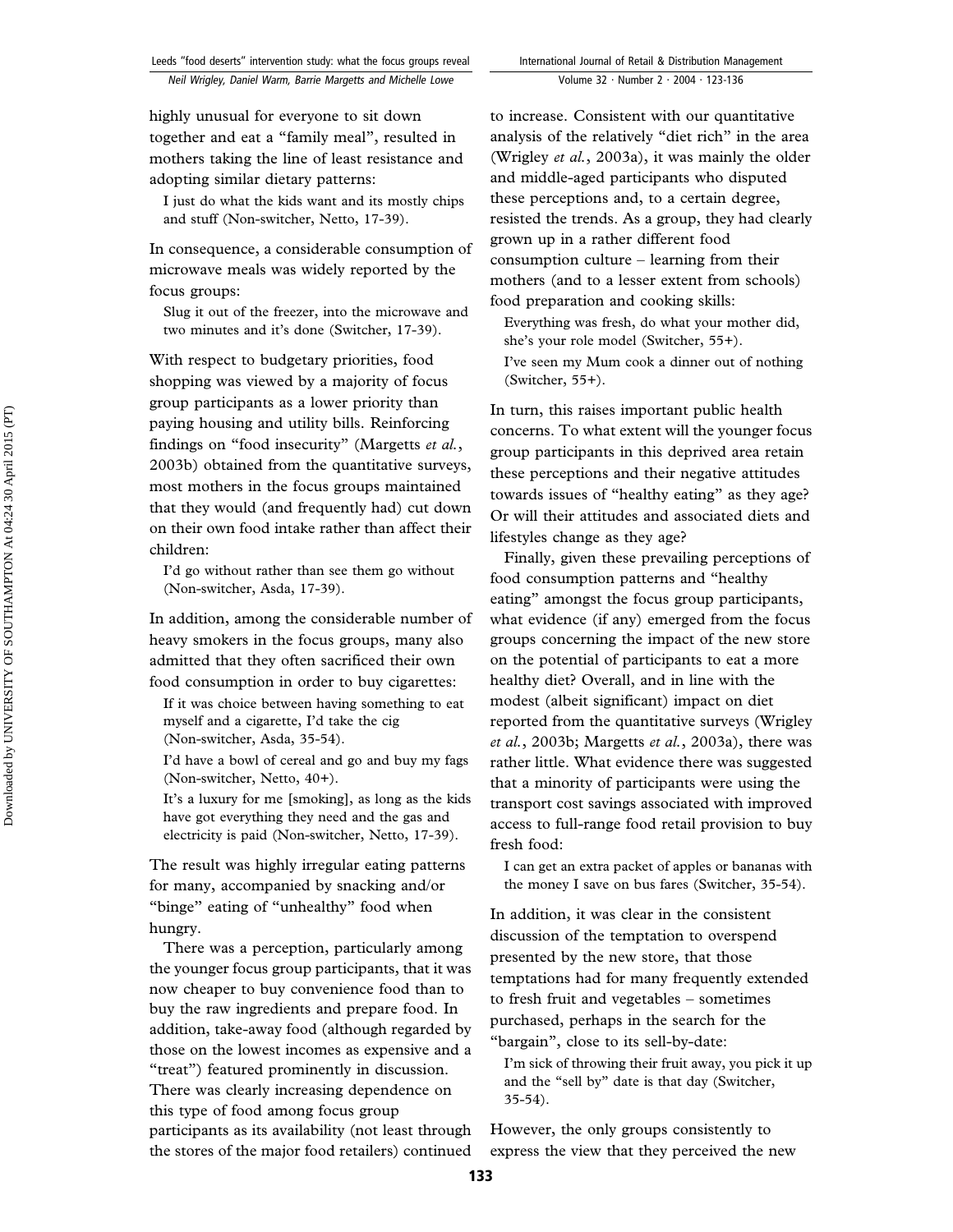store to have had an impact on their potential to eat a healthier diet were: first, older "switchers" to the new store who frequently commented on the availability to them, post-intervention, of

... less junk food and more fresh food (Switcher,  $55+$ ,

and second, certain middle-age (35-54) "switchers" who said that they were conscious of consuming more fruit and vegetables and chicken since the opening of the new store. Younger "switchers" perceived little impact on their diet, other than that associated with increased temptation to purchase "buy one get one free" special offers, and the risks associated with navigating the layout of the store in order to purchase "basic" items:

Passing the crap to get the good stuff, you're bound to pick something up (Switcher, 17-34, children, walk to store).

## **4 Conclusion**

Consistent with the strengths of qualitative focus group research (Krueger, 1998; Morgan,  $1998$ ) – research recognized to be particularly valuable in:

... situations in which there is little pre-existing knowledge, the issues are sensitive or complex, and the maximum opportunity for exploration and inductive hypothesis generation is desired" (Bowling, 1997, p. 312).

- insights from the post-intervention focus groups reported in this paper permit both a "triangulation" of the quantitative findings of the main Seacroft intervention study, and a deeper understanding of the nature of how life in this previously poor retail access area had been changed by the sudden amelioration of those access problems. One of the main messages of the pre-intervention focus group research reported by Whelan et al. (2002) concerned the intensely complex coping strategies required by many households to overcome the physical and economic access constraints typical of the "food desert" (see Caraher et al., 1998; Ellaway and Macintyre, 2000; Robinson et al., 2001 for related work). In that context, the opening of the full-range food store in the heart of Seacroft (the retail

provision intervention) had clearly transformed physical access for many. Walking to the "main" food source, with its associated flexibility and cost-savings, had become a viable option for focus group participants and physical access coping strategies had significantly altered. However, economic access constraints (with the exception of certain direct reductions in the transport costs of food shopping) had for many remained fundamentally unaltered. In that sense, the new store (given its positioning as a main stream, full-range, non-discount outlet) was merely another factor to be coped with in their struggle to eat adequately on a low income. It offered opportunities (not least for accessing a wide range of "healthy" food) previously not easily available in the area, but it also increased temptation and the risks of overspending. As a result, an important group of residents, although experimenting with the new store, chose to remain loyal to food sourcing options which they perceived to be both lower cost, and to offer (via restricted range, more slowly changing store layouts, etc.) lower risk of overspending meagre household budgets. Others, despite switching to the new store, clearly attempted to remain consistent to their previous food purchasing habits, and attempted to control their use of the store (including navigating their way around it) in such a way that its impacts on their food consumption and diet were likely to be relatively modest. It follows, as we stressed in the preface to our quantitative analysis of food consumption in Seacroft, "that the effects (if any) of improved retail access on the consumption of healthy food in the research area were likely to reveal themselves in complex and subtle ways" (Wrigley et al., 2003b, p. 161).

The value of the focus groups reported here is that the insights they generate help us to understand more of those subtle shifts in food consumption which accompany a retail provision intervention. Our argument, is that those shifts are mediated through complex and purposeful coping mechanisms, and additionally through food consumption cultures, attitudes regarding food preparation and healthy eating, and motivations to consider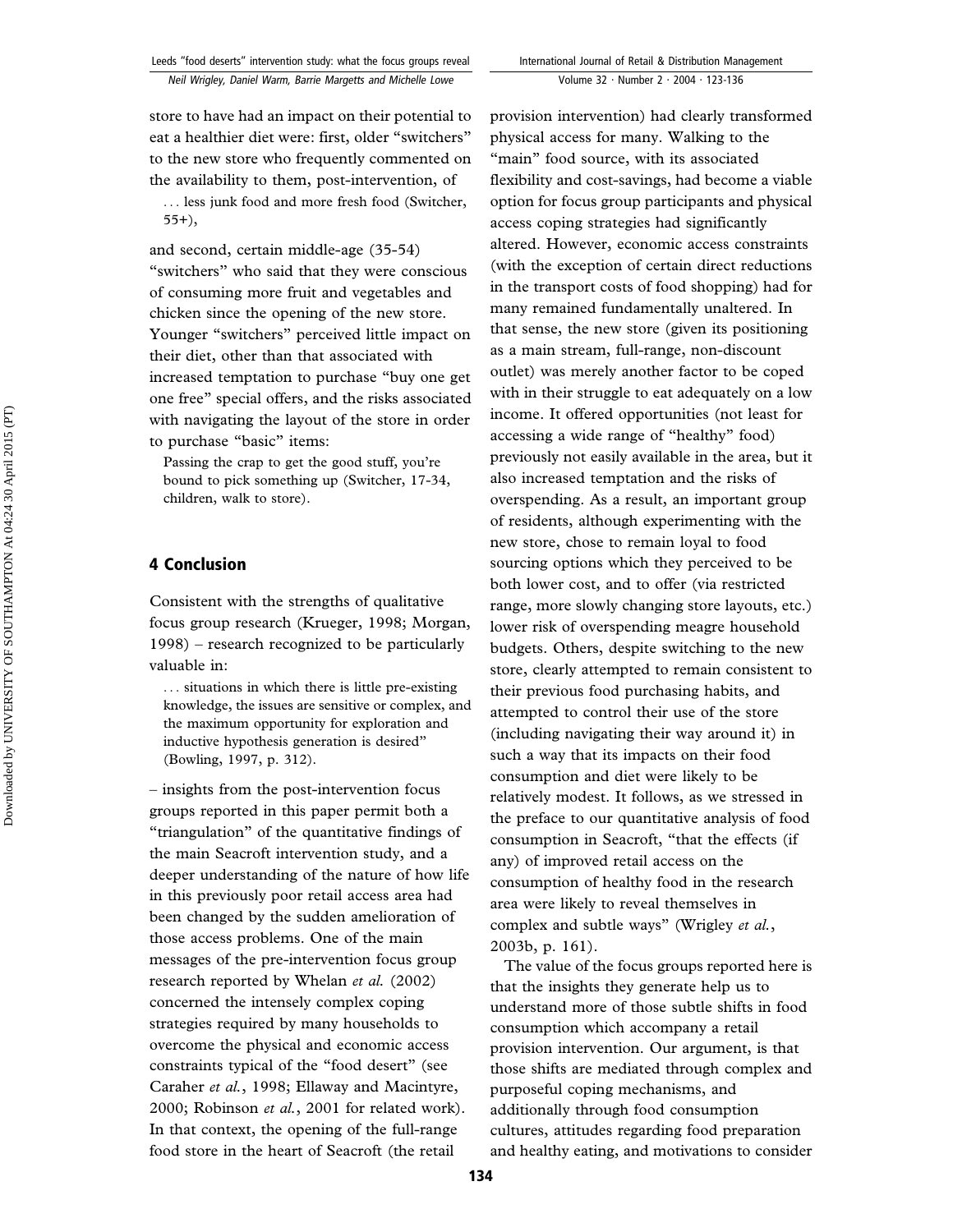Leeds "food deserts" intervention study: what the focus groups reveal Neil Wrigley, Daniel Warm, Barrie Margetts and Michelle Lowe

health, which differ considerably across age groups. For that reason, assessing to what extent improvement in physical access to food in low-income areas of British cities represents a critical barrier to improvements in diet and diet-related health is never likely to be straightforward. Both qualitative and quantitative assessments of the amelioration of food access problems are an essential component of the ongoing process of understanding food poverty in British cities.

#### References

- Acheson, D. (1998), Independent Inquiry into Inequalities in Health, HMSO, London.
- Barratt, J. (1997), "The cost and availability of healthy food choices in southern Derbyshire", Journal of Human Nutrition and Dietetics, Vol. 10, pp. 63-9.
- Beaumont, J., Lang, T., Leather, S. and Mucklow, C. (1995) Report from the Policy Sub-Group to the Nutrition Task Force: Low Income Project Team, Institute of Grocery Distribution, Watford.
- Bowling, A. (Ed.) (1997), Research Methods in Health, Open University Press, Buckingham.
- Caraher, M., Dixon, P., Lang, T. and Carr-Hill, R. (1998), "Access to healthy foods: part 1. Barriers to accessing healthy foods: differentials by gender, social class, income and mode of transport", Health Education Journal, Vol. 57, pp. 191-201.
- Clarke, G.P., Eyre, H. and Guy, C.M. (2002), "Deriving indicators of access to food retail provision in British cities: studies of Cardiff, Leeds and Bradford", Urban Studies, Vol. 39, pp. 2041-60.
- Cummins, S. and Macintyre, S. (2002), "'Food deserts' evidence and assumption in health policy making", British Medical Journal, Vol. 325, pp. 436-38.
- Department of Health (1996), Low Income, Food, Nutrition and Health: Strategies for Improvement, Department of Health, London.
- Department of Health (1999), Improving Shopping Access for People Living in Deprived Neighbourhoods, Discussion Paper of Policy Action Team 13 of the National Strategy for Neighbourhood Renewal, Department of Health, London.
- DETR (2000), "Minister tells retailers and planners to tackle 'food deserts'", News Release 12 July, Department of the Environment, Transport and Regions, London.
- Ellaway, A. and Macintyre, S. (2000), "Shopping for food in socially contrasting localities", British Food Journal Vol. 102, pp. 52-9.
- Guy, C.M. (1996), "Corporate strategies in food retailing and their local impacts: a case study of Cardiff", Environment and Planning A, Vol. 28, pp. 1575-602.
- Guy, C.M., Clarke, G.P. and Eyre, H. (2003), "Food retail change and the growth of 'food deserts': a case study of Cardiff", International Journal of Retail & Distribution Management, Vol. 32 No. 2, pp. 72-88.
- Hennik, M. and Diamond, I. (1999), "Using focus groups in social research", in Merman, A. and Bull, R. (Eds), Handbook of the Psychology of Interviewing, John Wiley & Sons, Chichester, pp. 113-41.
- Hitchman, C., Christie, I., Harrison, M. and Lang, T. (2002), Inconvenient Food: The Struggle to Eat Well on a Low Income, Demos, London.
- Krueger, R. (1998), Focus Groups: A Practical Guide for Applied Research, Sage, London.
- Margetts, B.M., Wrigley, N., Warm, D.L. and Jackson, A.A. (2003a), "Impact on fruit and vegetable intake of changing physical access in a 'food desert': an intervention study" (forthcoming).
- Margetts, B.M., Warm, D.L., Wrigley, N. and Jackson, A.A. (2003b), "Hunger and food insecurity in the UK: is there a problem?" (forthcoming).
- Miller, D. (1998), A Theory of Shopping, Polity Press, Cambridge.
- Miller, D. (2001), The Dialectics of Shopping, University of Chicago Press, Chicago, IL.
- Morgan, D. (1998), Focus Groups and Qualitative Research, Sage, London.
- Petticrew, M., Cummins, S. and Sparks, L. (2002), Reducing Inequalities in Health and Diet: The Impact of a Food Retail Development - A Pilot Study, MRC Social and Public Health Sciences Unit, University of Glasgow, Glasgow.
- Robinson, N., Caraher, M. and Lang, T. (2001), "Access to shops: the views of low-income shoppers", Health Education Journal, Vol. 59, pp. 121-36.
- Social Exclusion Unit (1998), Bringing Britain Together: A National Strategy for Neighbourhood Renewal, Cm4945, HMSO, London.
- Speak, S. and Graham, S. (2000), Service Not Included: Social Implications of Private Sector Restructuring in Marginalised Neighbourhoods, Policy Press, Bristol.
- Tesco plc (2003), Tesco Regeneration Partnership: The Story So Far, Tesco plc, Cheshunt.
- Thomas, C.J. and Bromley, R.D.F. (1993), "The impact of out-of-town retailing", in Bromley, R.D.F. and Thomas, C.J. (Eds), Retail Change: Contemporary Issues, UCL Press, London, pp. 126-52.
- Whelan, A.M., Wrigley, N., Warm, D.L. and Cannings, E. (2002), "Life in a 'food desert'", Urban Studies, Vol. 39, pp. 2081-100.
- Whitehead, M. (1998), "'Food deserts': what's in a name?", Health Education Journal, Vol. 57, pp. 189-90.
- Wrigley, N. (1998), "How British retailers have shaped food choice", in Murcott, A. (Ed.), The Nation's Diet: The Social Science of Food Choice, Longman, Harlow, pp. 112-28.